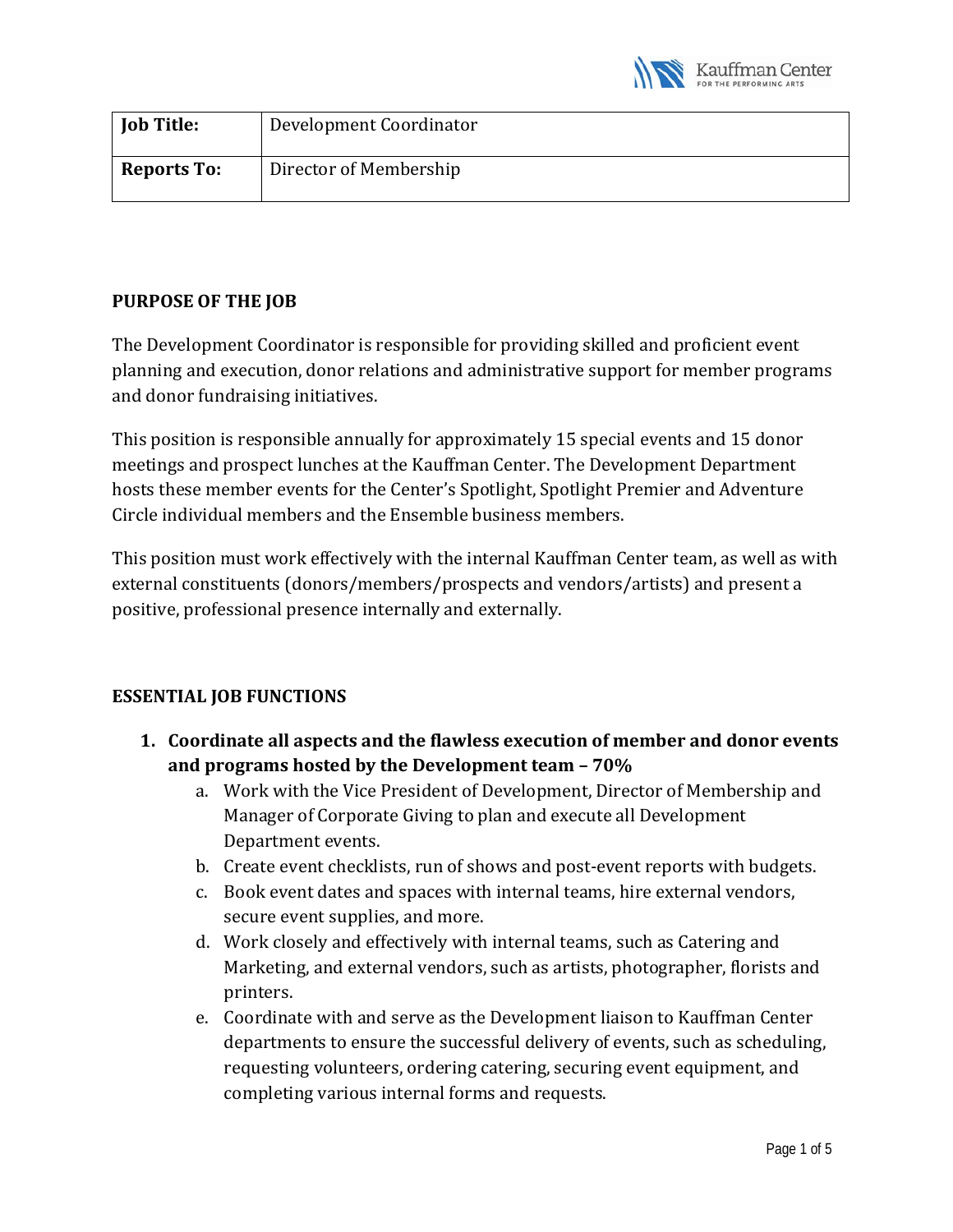

- f. Maintain Development's centralized calendar of events and communications.
- g. Track and work within budget for each event, activity and program.
- h. Assist in event promotions, including writing, designing and distributing invitations, email communications and marketing materials.
- i. Responsible for tracking RSVPs and maintaining guest lists.
- j. Help coordinate Adventure Circle benefits (set up Meet & Greets, help with book distribution).
- k. Set up and prepare materials for membership tables for *Kauffman Center Presents* performances.
- l. Update and prepare materials for events, i.e., nametags, slide decks, signage PowerPoints, handouts, print jobs and more.
- m. Set up AV equipment for Development events and meetings.
- **2. Deliver first-class support and concierge services to Ensemble, Spotlight, Spotlight Premier and Adventure Circle members – 15%**
	- a. Assist Director of Membership and Manager of Corporate Giving with stewardship and fundraising efforts.
	- b. Prepare, order and update membership packets regularly for all membership groups.
	- c. Serve as a Development concierge by promptly and professionally responding to member questions and their requests for performance tickets, parking, and other needs.
	- d. Assist with private Backstage tours for business members and prospects.
	- e. Produce, update and distribute Ensemble communications, such as a semiannual membership directory and a bi-monthly e-newsletter.
	- f. Prepare Ensemble membership invoices.
	- g. Track Ensemble members' benefits usage.
	- h. Prepare all materials, such as agendas and other documents, for Ensemble Advisory Council meetings.

# **3. Provide skilled, thoughtful and efficient administrative support to the Development Department – 10%**

- a. Perform general clerical and administrative support of a responsible and confidential nature for Development team.
- b. Ensure vendor invoices are submitted promptly to Accounting for payment.
- c. Assist with preparation of proposals, presentations, board reports and other documents.
- d. Schedule internal and external meetings; coordinate various calendars.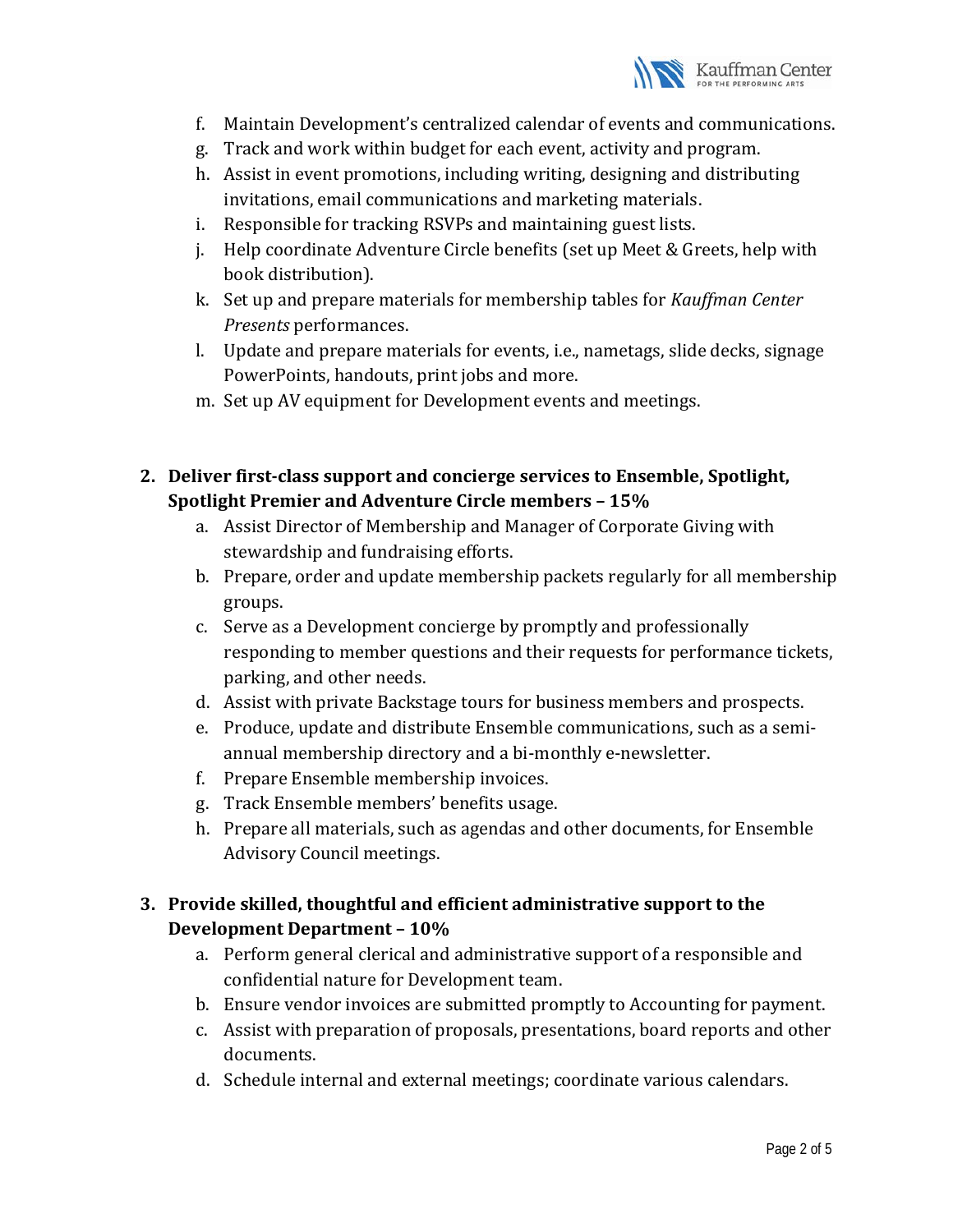

- e. Create email communications and campaigns in collaboration with Development Data Analyst and Marketing Department.
- f. Train to serve as a back-up for entering contributions, creating reports, pulling lists and more in Tessitura database software.
- 4. Other 5%
	- a. Perform other duties as assigned.

## **ESSENTIAL SKILLS AND ABILITIES**

### **Minimum Qualifications**

- College degree in related field and/or the equivalent of related experience.
- Three to five years related experience.
- Demonstrated professional level of communication skills, customer service skills and business writing.
- Comfortable working with senior executives, major donors, members, prospects, and volunteers.
- Demonstrated ability to work collaboratively, proactively and professionally both internally and externally.
- Proficiency in Microsoft Office suite applications.
- Respect confidentiality.

## **Preferred Qualifications**

- Comprehension of and experience using CRM/donor management databases. Tessitura experience preferred.
- Ability to be flexible, work independently, prioritize efficiently and multitask effectively with a varying, evolving and intense workload.
- Expertise with Wordfly or other email campaign databases. WordPress experience a plus.
- Strong attention to detail and results driven.
- High emotional intelligence.

## **WORK SCHEDULE**

This full-time position requires the ability to work evening and weekend events, meetings and other activities as required.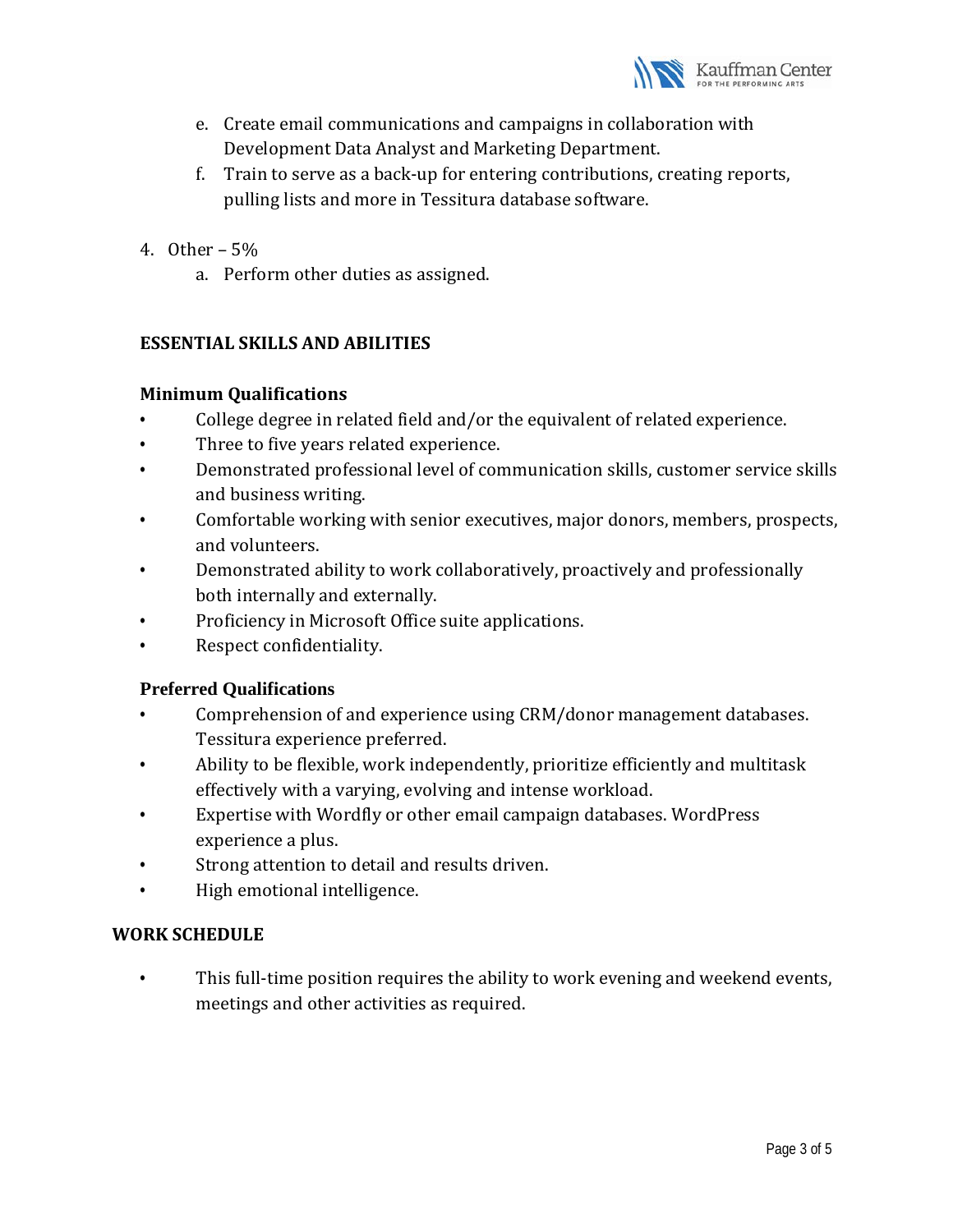

#### **ORGANIZATIONAL VALUES**

• Adheres to and promotes the organization's values (see below):

| ORGANIZATIONAL VALUES                                                                   |                                                                              |                                                           |                                                                                                             |  |
|-----------------------------------------------------------------------------------------|------------------------------------------------------------------------------|-----------------------------------------------------------|-------------------------------------------------------------------------------------------------------------|--|
| Own it, get it solved                                                                   | Aim for excellence                                                           | Be enthusiastic                                           | Act with respect                                                                                            |  |
| Integrity<br>Honest<br>communication<br>Transparency<br>٠<br>Trustworthy<br>Responsible | Striving to improve<br>or meet a standard<br>of excellence<br>Motivated<br>٠ | Flexible<br>$F_{\text{un}}$<br>Embraces new<br>٠<br>ideas | Service<br>Considerate of<br>others<br>Treat others with<br>dignity and care<br>Work toward shared<br>goals |  |

The Kauffman Center for the Performing Arts seeks a diverse talent pool affording equal opportunity to all candidates without regard to race, color, age, religion, sexual orientation, gender identity, national origin, disability status, protected veteran status, or any other characteristic protected by law.

**Please send a cover letter with salary requirements, a resume, and the names of three professional references t[o hr@kauffmancenter.org.](mailto:hr@kauffmancenter.org) Incomplete applications will not be considered.** 

- Excellent Benefits (Medical, Dental, Vision, FSA, HRA, Disability Insurance, EAP & more)
- 401K Retirement Plan with Employer Match
- Paid Vacation, PTO, Holidays and Discretionary Days
- Paid Parental Leave
- Tuition Reimbursement

## **INTENT AND FUNCTION OF JOB DESCRIPTIONS**

*Job descriptions assist organizations in ensuring that the hiring process is fairly administered and that qualified employees are selected. They are also essential to an effective appraisal system and related promotion, transfer, layoff, and termination decisions. Well-constructed job descriptions are an integral part of any effective compensation system.*